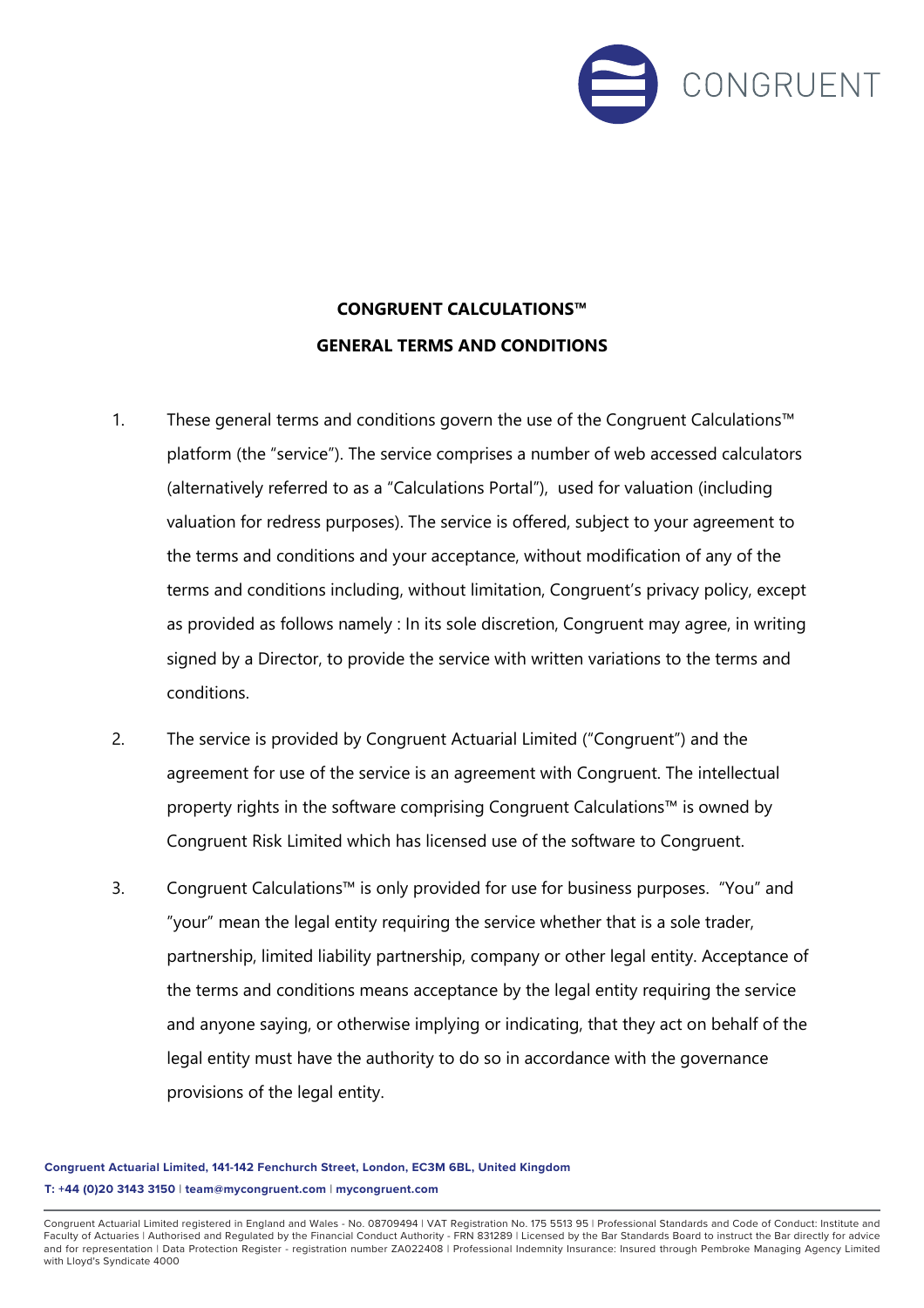- 4. In accordance with advice received from Counsel Congruent is carrying out a "Regulated Activity", as referred to in the Financial Services and Markets Act 2000 (as amended), if Congruent Calculations™ is used to provide assistance in the making of a claim including assistance to a potential or actual claimant or to an adviser of a potential or actual claimant (the "purpose"). Accordingly, you agree that Congruent Calculations™ will not be used at any time for that purpose except to the extent that Congruent has agreed in writing and only to the extent of that agreement and provided all conditions attaching to the agreement are satisfied.
- 5. Use of Congruent Calculations™ is limited to firms with an applicable authorisation and is limited to business conducted by them in terms of that authorisation. An "applicable authorisation" means authorisation in accordance with the Financial Services and Markets Act 2000 (as amended) or an applicable exemption for example for a firm of solicitors. If you delegate the day-to-day operation of Congruent Calculations™ to another firm, for example a compliance consultancy, you must only do so under a contract with the other firm which limits their use of Congruent Calculations™ in terms of the contract to the work you assign to them and retains your responsibility for the work done.
- 6. Please read this agreement carefully before accessing or using the service or continuing to use the service. By accessing or using or continuing to use any part of the service, you agree to be bound by the terms and conditions of the agreement. If you do not agree to all the terms and conditions of the agreement, then you should not access or use or continue to use the service.
- 7. Unless you notify Congruent before the end of the applicable subscription period that you wish to cancel a subscription, your subscription will automatically renew and you authorise Congruent to charge the then-applicable annual, quarterly or monthly fee for such subscription (depending on the frequency previously offered to and accepted by you). Your subscription agreement will be a separate agreement forming part of these terms and conditions and where we charge for a service you will be required to enter into such an agreement (not all services are charged). Congruent will give written notice (which can include by email to the email address that you have registered with Congruent for purposes of the service) of a minimum of a whole

2